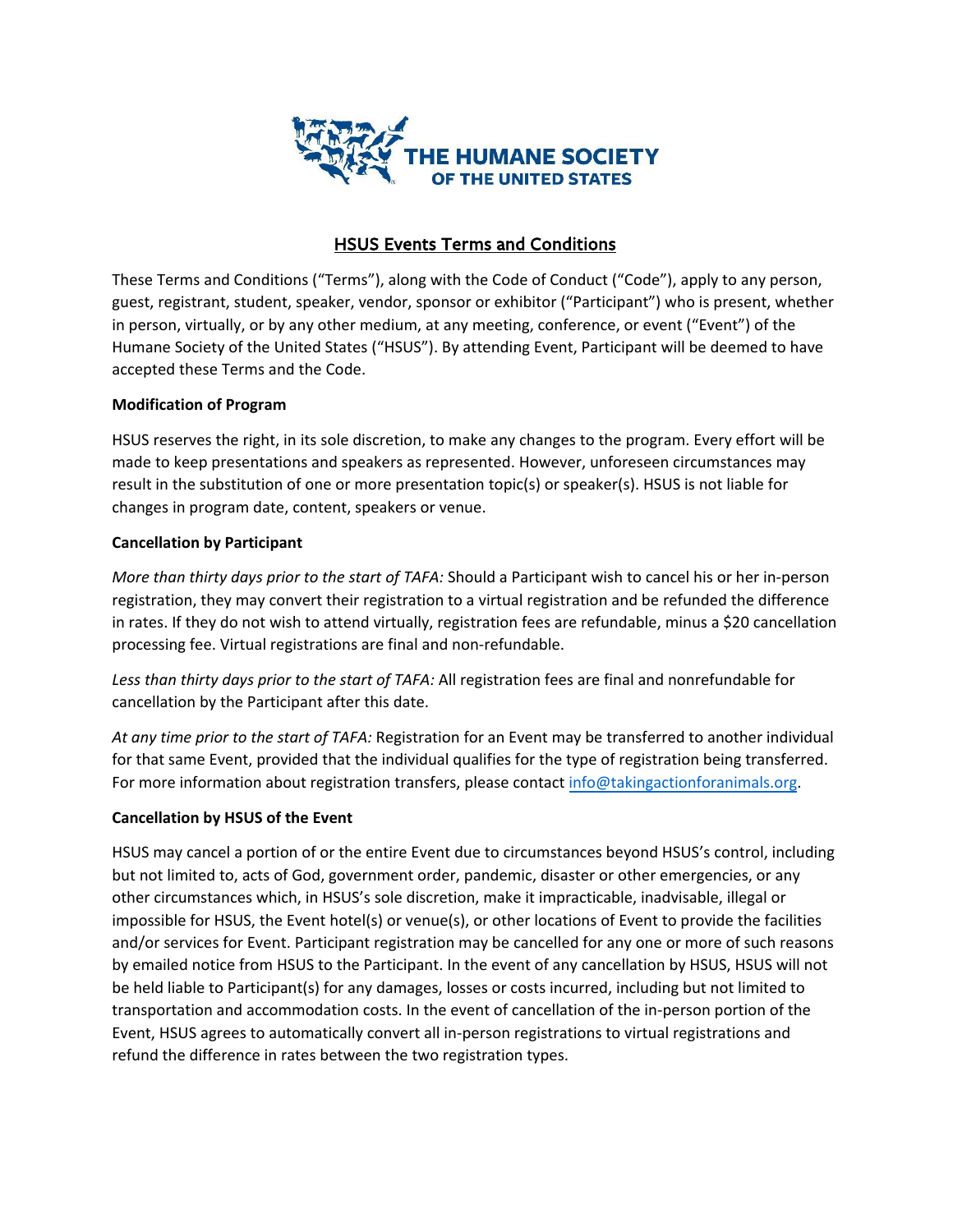#### **Disclaimer of Warranties and Limitation of Liabilities**

HSUS makes no representations or warranties of any kind, express or implied, as to the operation of the livestream event platform. Participant expressly agrees that your use of the livestream is at your sole risk. HSUS will not be liable for any failure of the livestream or any damages of any kind arising from the use of this livestream, including, but not limited to any outages that may occur during the live days of the Event.

### **Speakers, Presenters, and Vendors**

The HSUS endeavors to have speakers, presenters and vendors knowledgeable in their subject areas. Views expressed and materials distributed by speakers, presenters, and vendors during Event are solely those of the speakers and not of the HSUS. The HSUS disclaims any and all liability arising out of Participant's reliance on any speaker's or presenter's statements or materials.

#### **Photography & Filming of Participants**

Audio and video recording and photography may take place during Event. Participant hereby grants HSUS and its licensees, affiliates, employees, and representatives permission to photograph and/or record them at the Event, and distribute and publish (both now and in the future) the Participant's name, image, or voice in photographs, video and audio recordings, and electronic reproductions. I consent to and authorize, in advance, such use and waive any rights of privacy and/or publicity I may have in connection therewith.

#### **Photography, Recording, and Press**

HSUS appreciates all coverage of Event. Photography, audio recordings, and video recordings are permitted for personal, non-commercial use. Prior written consent of HSUS is required for all other uses. All requests for press passes must be made in advance of Event by emailing [info@takingactionforanimals.org.](mailto:info@takingactionforanimals.org) Press credentials are required for the issuance of a press pass, and HSUS requires that a copy of all published material be submitted to [info@takingactionforanimals.org.](mailto:info@takingactionforanimals.org)

#### **Accessibility Services**

HSUS is committed to conducting Event in compliance with the Americans with Disabilities Act and to making all reasonable arrangements that will allow participation in Event. Participants who require assistance during an HSUS event should request it by emailing [info@takingactionforanimals.org](mailto:info@takingactionforanimals.org) with any questions or for additional assistance.

#### **Severability**

If any term or other provision of this Agreement is determined by a court of competent jurisdiction to be invalid, illegal or incapable of being enforced, all other terms, provisions and conditions of this Agreement shall nevertheless remain in full force and effect.

#### **Disclaimer**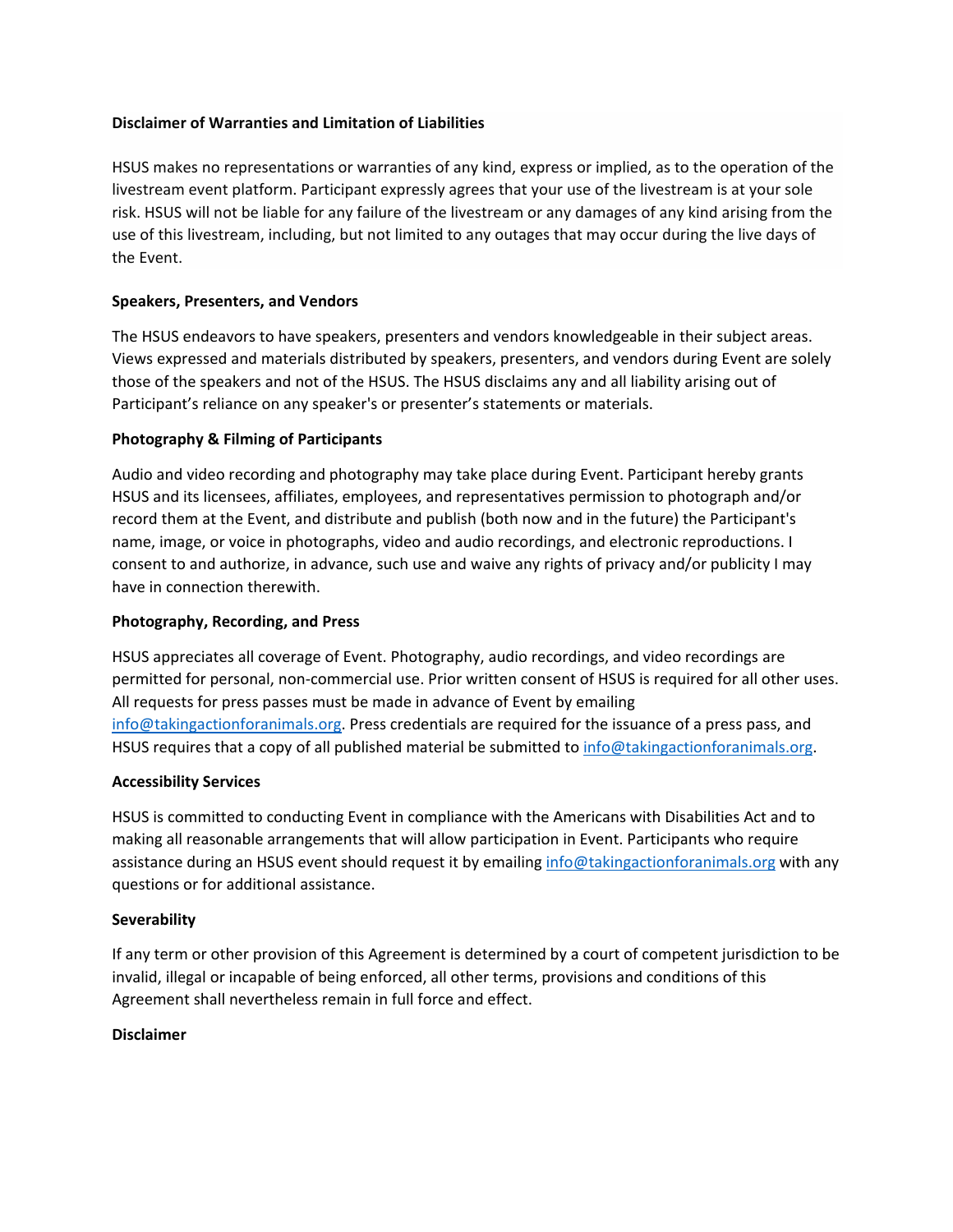For virtual viewers, HSUS will provide Participant access to the Event. Participant is solely responsible for obtaining and maintaining, at Participant's own expense, all equipment needed to access the Event, including but not limited to computer equipment, Internet access, and adequate bandwidth.

USE OF OR CONNECTION TO THE INTERNET PROVIDES THE OPPORTUNITY FOR UNAUTHORIZED THIRD PARTIES TO CIRCUMVENT SECURITY PRECAUTIONS AND ILLEGALLY GAIN ACCESS TO THE EVENT AND CUSTOMER DATA. ACCORDINGLY, HSUS CANNOT AND DOES NOT GUARANTEE THE PRIVACY, SECURITY OR AUTHENTICITY OF ANY INFORMATION TRANSMITTED OVER OR STORED IN ANY SYSTEM CONNECTED TO THE INTERNET.

# **COVID-19 Safety Acknowledgement**

All Participants must agree to follow HSUS's Health and Safety Guidelines, which may require masking, proof of a negative Covid-19 test taken no more than 48 hours prior to the Participant's arrival (at the Participant's expense), or proof of vaccination (depending on CDC guidance and state and local law at the time of the Event).

Participant understands and acknowledges that HSUS cannot guarantee that Participants or others in attendance will not become infected with COVID-19.

# **Liability Waiver**

All Participants will be required to sign a Covid-19 Waiver and Release of Liability prior to registering for the Event. Travel to and from the Event and attendance at the Event are at the risk of Participant. HSUS will not be liable for illness or death arising from Participant's attendance or Event-related travel, including illness or death related to COVID-19. If registration is transferred, the new Participant must sign the Waiver and Release of Liability for the transfer to be complete.

# **Reservation of Rights**

HSUS reserves the right to amend these Terms and/or its Events Code of Conduct at any time without prior notice, including changes to social distancing, masking, COVID testing and/or vaccination requirements. Such amendments will be posted at the Event and on the HSUS website and will supersede any previous Terms.

Last Updated: 3/9/2022